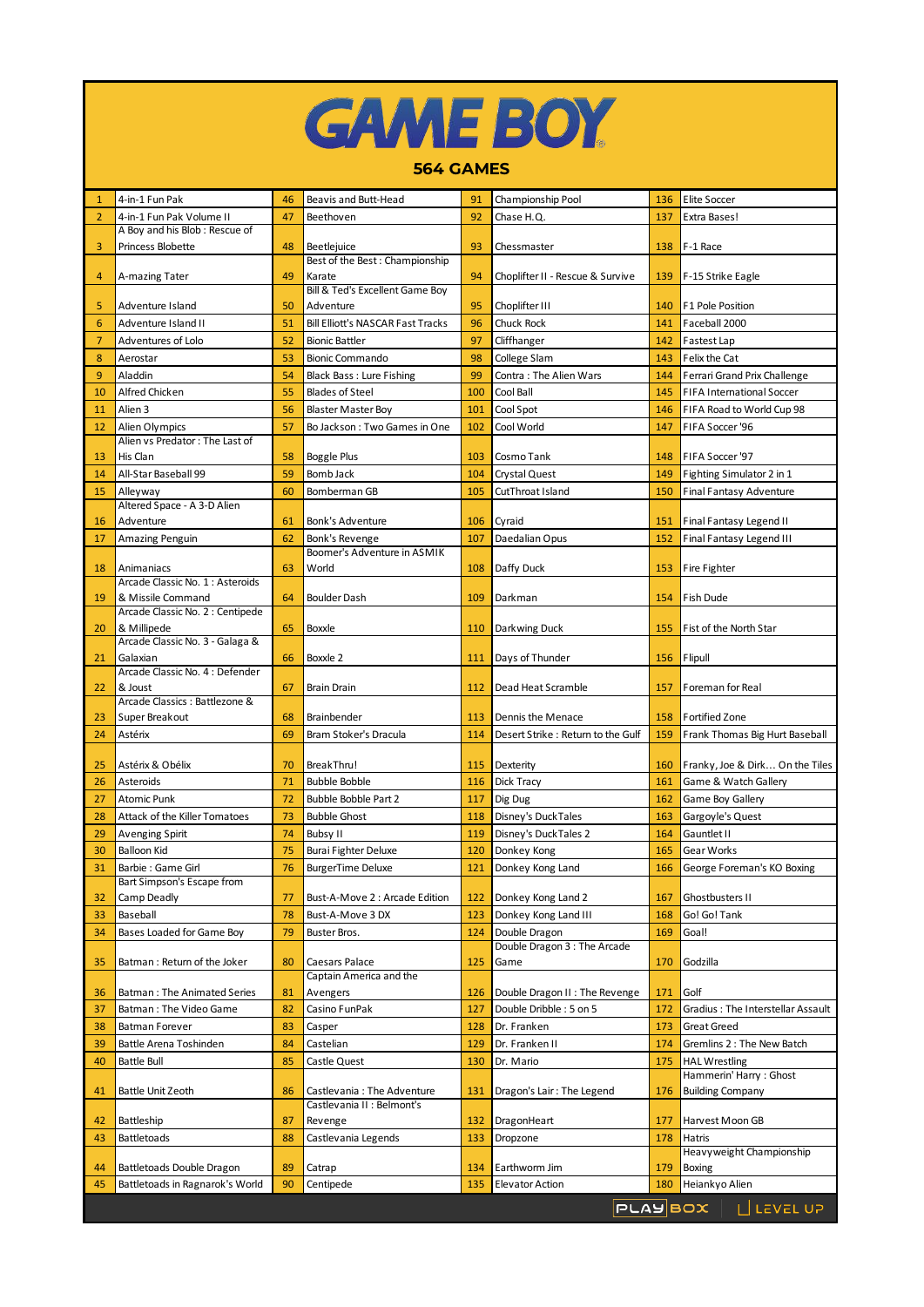|  |  | <b>GAME BOY</b> |
|--|--|-----------------|
|  |  |                 |

## **564 GAMES**

| 181 | Hercules                                                         | 226 | Last Action Hero                    | 271 | Monster Truck Wars                      | 316 | Pac-Man                           |
|-----|------------------------------------------------------------------|-----|-------------------------------------|-----|-----------------------------------------|-----|-----------------------------------|
| 182 | <b>High Stakes</b>                                               | 227 | Lazlos' Leap                        | 272 | Montezuma's Return!                     | 317 | Palamedes                         |
|     | Hit the Ice: VHL. The Official                                   |     |                                     |     |                                         |     |                                   |
| 183 | Video Hockey League                                              | 228 | Legend of the River King GB         | 273 | Mortal Kombat                           | 318 | Panel Action Bingo                |
|     |                                                                  |     |                                     |     | Mortal Kombat & Mortal                  |     |                                   |
| 184 | Home Alone                                                       | 229 | Lemmings                            | 274 | Kombat II                               | 319 | Paperboy                          |
|     |                                                                  |     |                                     |     |                                         |     |                                   |
| 185 | Home Alone 2 : Lost In New York                                  | 230 | Lemmings 2 : The Tribes             | 275 | Mortal Kombat 3                         | 320 | Paperboy 2                        |
| 186 | Hook                                                             | 231 | Lethal Weapon                       | 276 | Mortal Kombat II                        | 321 | Parasol Stars: Rainbow Islands II |
|     |                                                                  |     |                                     |     |                                         |     |                                   |
| 187 | <b>Hudson Hawk</b>                                               | 232 | Lingo                               | 277 | <b>Motocross Maniacs</b>                | 322 | Parodius                          |
| 188 | Hyper Lode Runner                                                | 233 | Lock'n Chase                        | 278 | Mouse Trap Hotel                        | 323 | Penguin Wars                      |
| 189 | In Your Face                                                     | 234 | Looney Tunes                        | 279 | Mr. Chin's Gourmet Paradise             | 324 | PGA European Tour                 |
|     | Indiana Jones and the Last                                       |     |                                     |     |                                         |     |                                   |
| 190 | Crusade                                                          | 235 | Loopz                               | 280 | Mr. Do!                                 | 325 | PGA Tour 96                       |
| 191 | <b>International Superstar Soccer</b><br>Iron Man X-O Manowar in | 236 | Lucky Luke                          | 281 | Mr. Nutz                                | 326 | Phantom Air Mission               |
|     | <b>Heavy Metal</b>                                               | 237 |                                     | 282 | Ms. Pac-Man                             | 327 | Pierre le Chef Is Out to Lunch    |
| 192 |                                                                  |     | Lucle                               |     | Muhammad Ali Heavyweight                |     |                                   |
| 193 | Ishido: The Way of Stones                                        | 238 | Madden '95                          | 283 | Boxing                                  | 328 | Pinball: Revenge of the 'Gator    |
| 194 | Jack Nicklaus Golf                                               | 239 | Madden '96                          | 284 | Mulan                                   | 329 | Pinball Deluxe                    |
|     | James Bond 007                                                   | 240 | Madden '97                          | 285 |                                         | 330 | <b>Pinball Dreams</b>             |
| 195 |                                                                  |     |                                     |     | Mysterium                               |     |                                   |
| 196 | Jeep Jamboree                                                    | 241 | Magnetic Soccer                     | 286 | Mystical Ninja Starring Goemon          | 331 | <b>Pinball Fantasies</b>          |
| 197 | Jelly Boy                                                        | 242 | Malibu Beach Volleyball             | 287 | Nail'n Scale                            | 332 | Pinball Mania                     |
| 198 | Jeopardy!                                                        | 243 | <b>Marble Madness</b>               | 288 | Navy SEALs                              | 333 | Pinocchio                         |
| 199 | Jeopardy!: Platinum Edition                                      | 244 | Mario's Picross                     | 289 | NBA All Star Challenge                  | 334 | Pipe Dream                        |
| 200 | Jeopardy!: Sports Edition                                        | 245 | Maru's Mission                      | 290 | NBA All Star Challenge 2                | 335 | Pit Fighter                       |
| 201 | Jeopardy!: Teen Tournament                                       | 246 | Maui Mallard                        | 291 | NBA Jam                                 | 336 | Play Action Football              |
| 202 | Jimmy Connors Tennis                                             | 247 | Maus, Die                           | 292 | NBA Jam: Tournament Edition             | 337 | Pocahontas                        |
| 203 | Joe & Mac                                                        | 248 | Max                                 | 293 | NBA Live 96                             | 338 | Pocket Bomberman                  |
| 204 | Jordan vs Bird: One on One                                       | 249 | Mega Man: Dr. Wily's Revenge        | 294 | <b>Nemesis</b>                          | 339 | Pokémon: Blue Version             |
| 205 | <b>Judge Dredd</b>                                               | 250 | Mega Man II                         | 295 | <b>NFL Football</b>                     | 340 | Pokémon: Red Version              |
|     |                                                                  |     |                                     |     |                                         |     | Pokémon: Yellow Version,          |
| 206 | Jungle Strike                                                    | 251 | Mega Man III                        | 296 | NFL Quarterback Club                    | 341 | Special Pikachu Edition           |
| 207 | Jurassic Park                                                    | 252 | Mega Man IV                         | 297 | NFL Quarterback Club '96                | 342 | Pop'n TwinBee                     |
|     | Jurassic Park Part 2: The Chaos                                  |     |                                     |     |                                         |     |                                   |
| 208 | Continues                                                        | 253 | Mega Man V                          | 298 | NFL Quarterback Club II                 | 343 | Popeye 2                          |
| 209 | Jurassic Park: The Lost World                                    | 254 | Megalit                             | 299 | <b>NHL '96</b>                          | 344 | Populous                          |
|     | Ken Griffey Jr. Presents Major                                   |     |                                     |     |                                         |     |                                   |
| 210 | League Baseball                                                  | 255 | Mercenary Force                     | 300 | NHL Hockey '95<br>Nigel Mansell's World | 345 | Power Mission                     |
| 211 | Kid Dracula                                                      | 256 | <b>Metal Masters</b>                | 301 | Championship                            | 346 | Power Racer                       |
|     | Kid Icarus: Of Myths and                                         |     |                                     |     |                                         |     |                                   |
| 212 | Monsters                                                         | 257 | Metroid II : Return of Samus        | 302 | Ninja Boy                               | 347 | Prehistorik Man                   |
| 213 | Killer Instinct                                                  | 258 | Mickey Mouse: Magic Wands           | 303 | Ninja Boy 2                             | 348 | Primal Rage                       |
| 214 | Kingdom Crusade                                                  | 259 | Mickey's Chase                      | 304 | Ninja Gaiden Shadow                     | 349 | Prince of Persia                  |
| 215 | Kirby's Block Ball                                               | 260 | Mickey's Ultimate Challenge         | 305 | Ninja Taro                              | 350 | Prophecy - The Viking Child       |
| 216 | Kirby's Dream Land                                               | 261 | Micro Machines                      | 306 | Nintendo World Cup                      | 351 | Pyramids of Ra                    |
|     |                                                                  |     | Micro Machines 2: Turbo             |     |                                         |     |                                   |
| 217 | Kirby's Dream Land 2                                             | 262 | Tournament                          | 307 | Nobunaga's Ambition                     | 352 | Q Billion                         |
| 218 | Kirby's Pinball Land                                             | 263 | Mighty Morphin Power Rangers        | 308 | Oddworld Adventures                     | 353 | Q*bert for Game Boy               |
|     |                                                                  |     | <b>Mighty Morphin Power Rangers</b> |     |                                         |     |                                   |
| 219 | Kirby's Star Stacker                                             | 264 | : The Movie                         | 309 | Olympic Summer Games                    | 354 | QIX                               |
| 220 | Klax                                                             | 265 | Milon's Secret Castle               | 310 | Operation C                             | 355 | Quarth                            |
|     |                                                                  |     | Miner 2049er Starring Bounty        |     |                                         |     |                                   |
| 221 | Knight Quest                                                     | 266 | Bob                                 | 311 | Othello                                 | 356 | R-Type                            |
|     |                                                                  |     |                                     |     | Otto's Ottifanten : Baby Bruno's        |     |                                   |
| 222 | Krusty's Fun House                                               | 267 | Missile Command                     | 312 | Nightmare                               | 357 | R-Type II                         |
| 223 | Kung-Fu Master                                                   | 268 | Mole Mania                          | 313 | Out of Gas                              | 358 | Race Days                         |
| 224 | Kwirk: He's A-maze-ing!                                          | 269 | Monopoly                            | 314 | Pac-Attack                              | 359 | Race Drivin'                      |
|     |                                                                  |     |                                     |     |                                         |     |                                   |
| 225 | Lamborghini American Challenge                                   | 270 | Monster Max                         | 315 | Pac-in-Time                             | 360 | Radar Mission                     |
|     |                                                                  |     |                                     |     | <b>PLAYBOX</b>                          |     | $\mathbf{L}$ LEVEL UP             |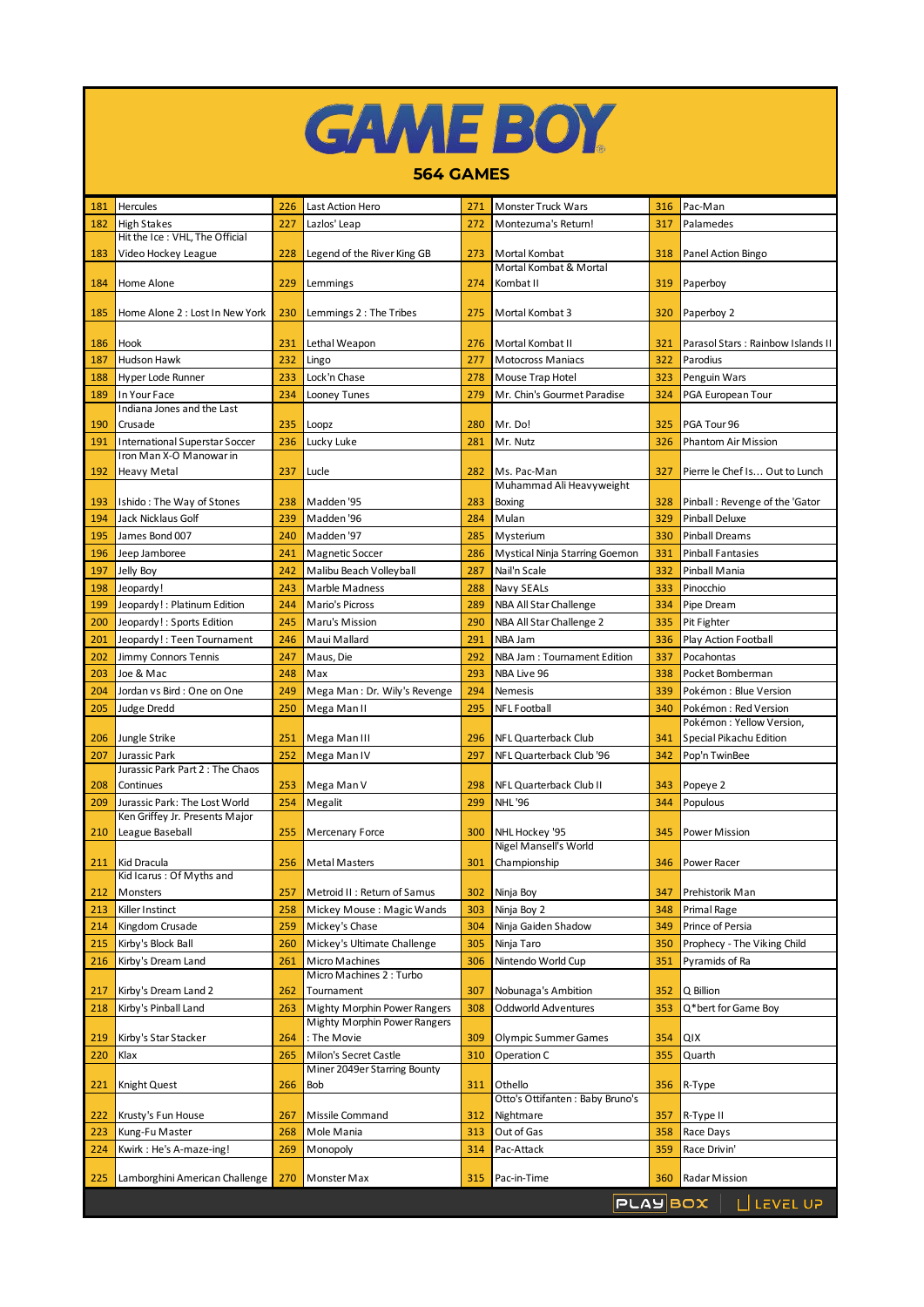## **GAME BOY**

## **564 GAMES**

| 361        | Raging Fighter                                   | 406        | Spot - The Cool Adventure                                  | 451        | Tetris                                                       | 496        | The Smurfs Nightmare                   |
|------------|--------------------------------------------------|------------|------------------------------------------------------------|------------|--------------------------------------------------------------|------------|----------------------------------------|
| 362        | Rampart                                          | 407        | Spud's Adventure                                           | 452        | Tetris 2                                                     | 497        | The Smurfs Travel the World            |
|            |                                                  |            | Spy vs Spy - Operation                                     |            |                                                              |            |                                        |
| 363        | Reservoir Rat                                    | 408        | Boobytrap                                                  | 453        | <b>Tetris Attack</b>                                         | 498        | The Sword of Hope                      |
| 364        | <b>Riddick Bowe Boxing</b>                       | 409        | Square Deal: The Game of Two-<br>Dimensional Poker         | 454        | <b>Tetris Blast</b>                                          | 499        | The Sword of Hope II                   |
|            |                                                  |            |                                                            |            |                                                              |            | The XVII Olympic Winter Games          |
| 365        | Ring Rage                                        | 410        | Star Hawk                                                  | 455        | <b>Tetris Plus</b>                                           | 500        | : Lillehammer 1994                     |
| 366        | Road Rash                                        | 411        | Star Trek: 25th Anniversary                                | 456        | The Addams Family                                            | 501        | Tintin : Prisoners of the Sun          |
|            |                                                  |            |                                                            |            | The Addams Family: Pugsley's                                 |            |                                        |
| 367        | Robin Hood - Prince of Thieves                   | 412        | <b>Star Trek: The Next Generation</b>                      | 457        | Scavenger Hunt                                               | 502        | <b>Tintin in Tibet</b>                 |
| 368        | RoboCop                                          | 413        | <b>Star Trek Generations - Beyond</b><br>the Nexus         | 458        | The Adventures of Rocky and<br><b>Bullwinkle and Friends</b> | 503        | Tiny Toon Adventures - Wacky<br>Sports |
|            |                                                  |            |                                                            |            |                                                              |            | Tiny Toon Adventures: Babs' Big        |
| 369        | RoboCop 2                                        | 414        | Star Wars                                                  | 459        | The Adventures of Star Saver                                 | 504        | <b>Break</b>                           |
|            |                                                  |            | Star Wars : The Empire Strikes                             |            |                                                              |            | Tiny Toon Adventures 2:                |
| 370        | Robocop vs. The Terminator                       | 415        | Back                                                       | 460        | The Amazing Spider-Man                                       | 505        | Montana's Movie Madness                |
| 371        | Rodland                                          | 416        | Stargate                                                   | 461        | The Battle of Olympus                                        | 506        | Tip Off                                |
| 372        | Roger Clemens' MVP Baseball                      | 417        | Stop That Roach!                                           | 462        | The Blues Brothers                                           | 507        | Titus the Fox to Marrakech and<br>Back |
|            |                                                  |            |                                                            |            | The Blues Brothers: Jukebox                                  |            |                                        |
| 373        | Rolan's Curse                                    | 418        | Street Fighter II                                          | 463        | Adventure                                                    | 508        | Tom & Jerry                            |
| 374        | Rolan's Curse II                                 | 419        | <b>Street Racer</b>                                        | 464        | The Bugs Bunny Crazy Castle                                  | 509        | Tom and Jerry: Frantic Antics!         |
| 375        | Samurai Shodown                                  | 420        | Sumo Fighter                                               | 465        | The Bugs Bunny Crazy Castle 2                                | 510        | Top Gun: Guts & Glory                  |
| 376        | Sea Battle                                       | 421        | <b>Sunsoft Grand Prix</b>                                  | 466        | The Fidgetts                                                 | 511        | <b>Top Rank Tennis</b>                 |
|            |                                                  |            |                                                            |            |                                                              |            |                                        |
| 377        | SeaQuest DSV                                     | 422        | Super Battletank: War in the Gulf                          | 467        | The Final Fantasy Legend                                     | 512        | Torpedo Range                          |
| 378        | Sensible Soccer: European<br>Champions           | 423        | Super Black Bass                                           | 468        | The Flash                                                    | 513        | Total Carnage                          |
| 379        | Serpent                                          | 424        | Super Chase H.Q.                                           | 469        | The Flintstones                                              | 514        | Toxic Crusaders                        |
|            |                                                  |            |                                                            |            | The Flintstones: King Rock                                   |            |                                        |
| 380        | Shanghai                                         | 425        | Super Hunchback                                            | 470        | Treasure Island                                              | 515        | <b>Toy Story</b>                       |
| 381        | Shaq Fu                                          | 426        | Super James Pond                                           | 471        | The Game of Harmony                                          | 516        | Track & Field                          |
| 382        | Side Pocket                                      | 427        | Super Kick Off                                             | 472        | The Getaway                                                  | 517        | Track Meet                             |
| 383        | Skate or Die: Bad 'N Rad                         | 428        | Super Mario Land                                           | 473        | The Humans                                                   | 518        | Trax                                   |
|            |                                                  |            | Super Mario Land 2: 6 Golden                               |            | The Hunchback of Notre Dame:                                 |            |                                        |
| 384        | Skate or Die: Tour de Thrash                     | 429        | Coins                                                      | 474        | 5 Foolishly Fun Tops                                         | 519        | Trip World                             |
| 385        | <b>Small Soldiers</b>                            | 430        | Super Off Road                                             | 475        | The Hunt for Red October                                     | 520        | <b>True Lies</b>                       |
| 386        | Sneaky Snakes                                    | 431        | Super R.C. Pro-Am                                          | 476        | The Incredible Crash Dummies                                 | 521        | <b>Tumble Pop</b>                      |
| 387        | Snoopy: Magic Show                               | 432        | Super Scrabble<br>Super Star Wars: Return of the           | 477        | The Jetsons: Robot Panic                                     | 522        | Turn and Burn                          |
| 388        | Snow Brothers                                    | 433        | Jedi                                                       | 478        | The Jungle Book                                              | 523        | Turok: Battle of the Bionosaurs        |
|            |                                                  |            |                                                            |            | The King of Fighters : Heat of                               |            |                                        |
| 389        | Soccer Mania                                     | 434        | Superman                                                   | 479        | Battle                                                       | 524        | Turrican                               |
| 390        | SolarStriker                                     | 435        | <b>Swamp Thing</b>                                         | 480        | The King of Fighters '95                                     | 525        | Ultima: Runes of Virtue                |
| 391        | Solitaire FunPak                                 | 436        | T2: The Arcade Game                                        | 481        | The Lawnmower Man                                            | 526        | Ultima: Runes of Virtue II             |
|            |                                                  |            |                                                            |            | The Legend of Zelda: Link's                                  |            |                                        |
| 392<br>393 | Solomon's Club<br>Space Invaders                 | 437<br>438 | Tail 'Gator<br>TaleSpin                                    | 482<br>483 | Awakening<br>The Lion King                                   | 527<br>528 | Ultra Golf<br>Universal Soldier        |
| 394        | Spanky's Quest                                   | 439        | Tamagotchi                                                 | 484        | The Little Mermaid                                           | 529        | Urban Strike                           |
| 395        | Speedball 2 : Brutal Deluxe                      | 440        | Tarzan                                                     | 485        | The New Chessmaster                                          | 530        | V-Rally: Championship Edition          |
| 396        | <b>Speedy Gonzales</b>                           | 441        | Tasmania Story                                             | 486        | The Pagemaster                                               | 531        | Vegas Stakes                           |
|            |                                                  |            |                                                            |            | The Punisher: The Ultimate                                   |            | Wario Blast featuring                  |
| 397        | Spider-Man: X-Men                                | 442        | Taz-Mania                                                  | 487        | Payback                                                      | 532        | Bomberman!                             |
|            |                                                  |            |                                                            |            |                                                              |            |                                        |
| 398        | Spider-Man 2<br>Spider-Man 3 : Invasion of the   | 443        | Taz-Mania 2                                                | 488        | The Real Ghostbusters<br>The Ren & Stimpy Show: Space        | 533        | Wario Land: Super Mario Land 3         |
| 399        | Spider-Slayers                                   | 444        | <b>Tecmo Bowl</b>                                          | 489        | Cadet Adventures                                             | 534        | Wario Land II                          |
|            |                                                  |            | Teenage Mutant Ninja Turtles:                              |            | The Ren & Stimpy Show:                                       |            |                                        |
| 400        | Spirou                                           | 445        | Fall of the Foot Clan                                      | 490        | Veediots!                                                    | 535        | Water World                            |
|            |                                                  |            | Teenage Mutant Ninja Turtles II                            |            |                                                              |            |                                        |
| 401        | <b>Splitz</b><br>Sports Illustrated : Football & | 446        | : Back from the Sewers<br>Teenage Mutant Ninja Turtles III | 491        | The Rugrats Movie<br>The Simpsons: Bart & the                | 536        | Wave Race                              |
| 402        | Baseball                                         | 447        | : Radical Rescue                                           | 492        | Beanstalk                                                    | 537        | Wayne's World                          |
|            |                                                  |            |                                                            |            | The Simpsons: Bart vs. the                                   |            |                                        |
| 403        | Sports Illustrated: Golf Classic                 | 448        | Tennis                                                     | 493        | Juggernauts                                                  | 538        | WCW Main Event                         |
|            | Sports Illustrated for Kids: The                 |            |                                                            |            | The Simpsons Itchy & Scratchy:                               |            |                                        |
| 404        | Ultimate Triple Dare!                            | 449        | Terminator 2 : Judgment Day                                | 494        | Miniature Golf Mad                                           | 539        | We're Back!: A Dinosaur's Story        |
| 405        | Spot                                             | 450        | Tesserae                                                   | 495        | The Smurfs                                                   | 540        | Wheel of Fortune                       |
|            |                                                  |            |                                                            |            |                                                              |            | $PLAYBOX$   $IIFVFLUP$                 |